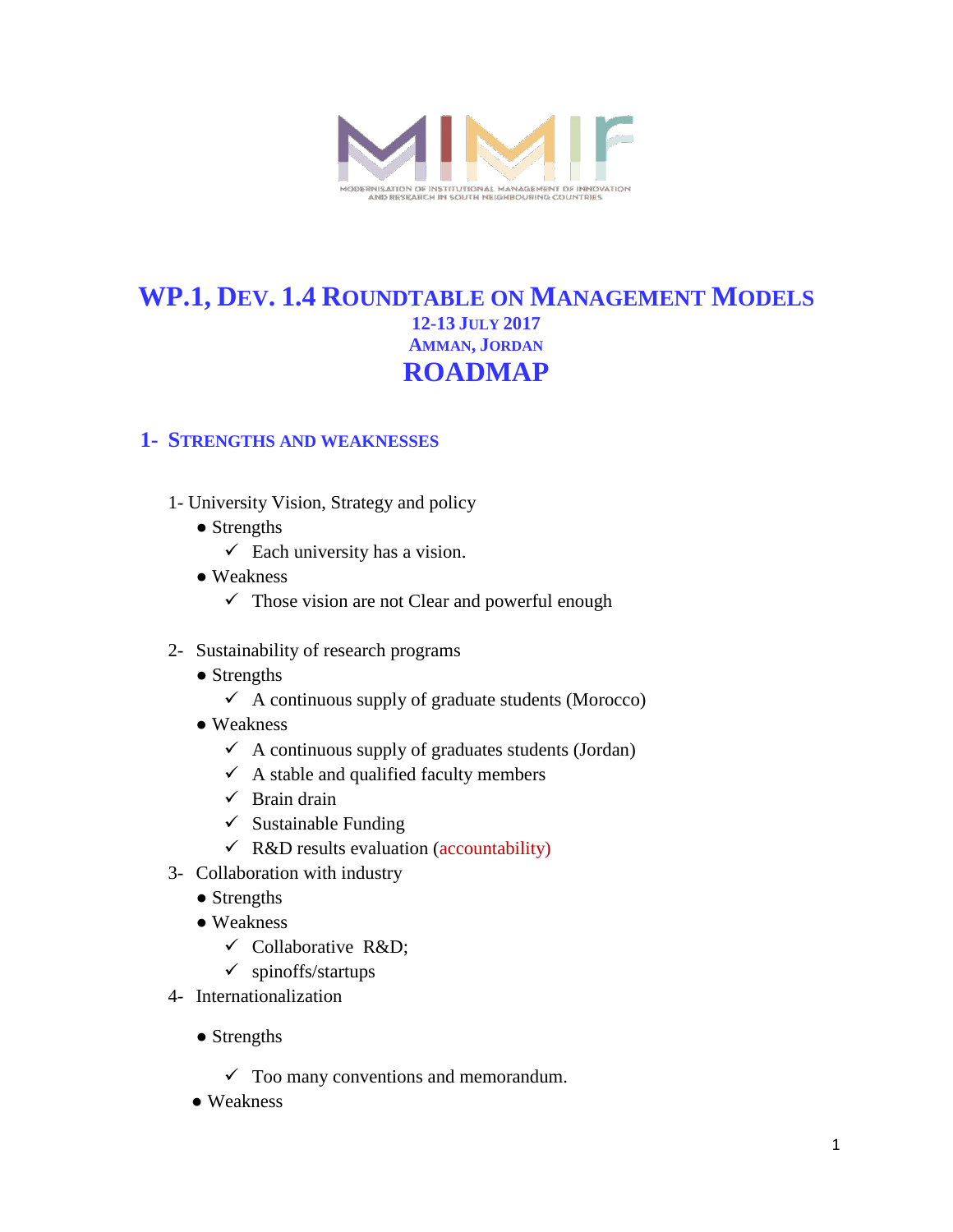- $\checkmark$  Exchange students.
- $\checkmark$  funding.
- $\checkmark$  collaboration with universities (joint program, joint articles)
- $\checkmark$  collaboration with industry
- 5- Governance of the research and innovation system (legal framework, decision making, accountability mechanisms, funding bodies)
	- Strengths
	- Weakness
		- $\checkmark$  Non adaptable legal framework
		- $\checkmark$  Management of research and innovation

### **2- THREATS AND OPPORTUNITIES**

#### ●**Threats**

- Policies
	- Low adaptively
	- Centralized decision- and operation environment
	- Top-down approach
- Funding
	- Lack of long-term plans
	- Poor efficient allocation
- Governance of Research Management
	- Lack of flexibility to support researchers
	- Need to functional administration supporting innovation in universities
	- Need to harmonize research management with basic laws
- Lack of sustainable research programs

#### ● **Opportunities**

- Human Resources
	- Strong academic institutions
	- Young motivated researches
	- Empowered women
- Network
	- Leading to support (example Erasmus +)
	- New initiatives
	- Potential for consortiums
- Linkage with industry
	- Employ applied research to solve specific problems for industry
	- Commercialize research
	- Spin-off (Morocco)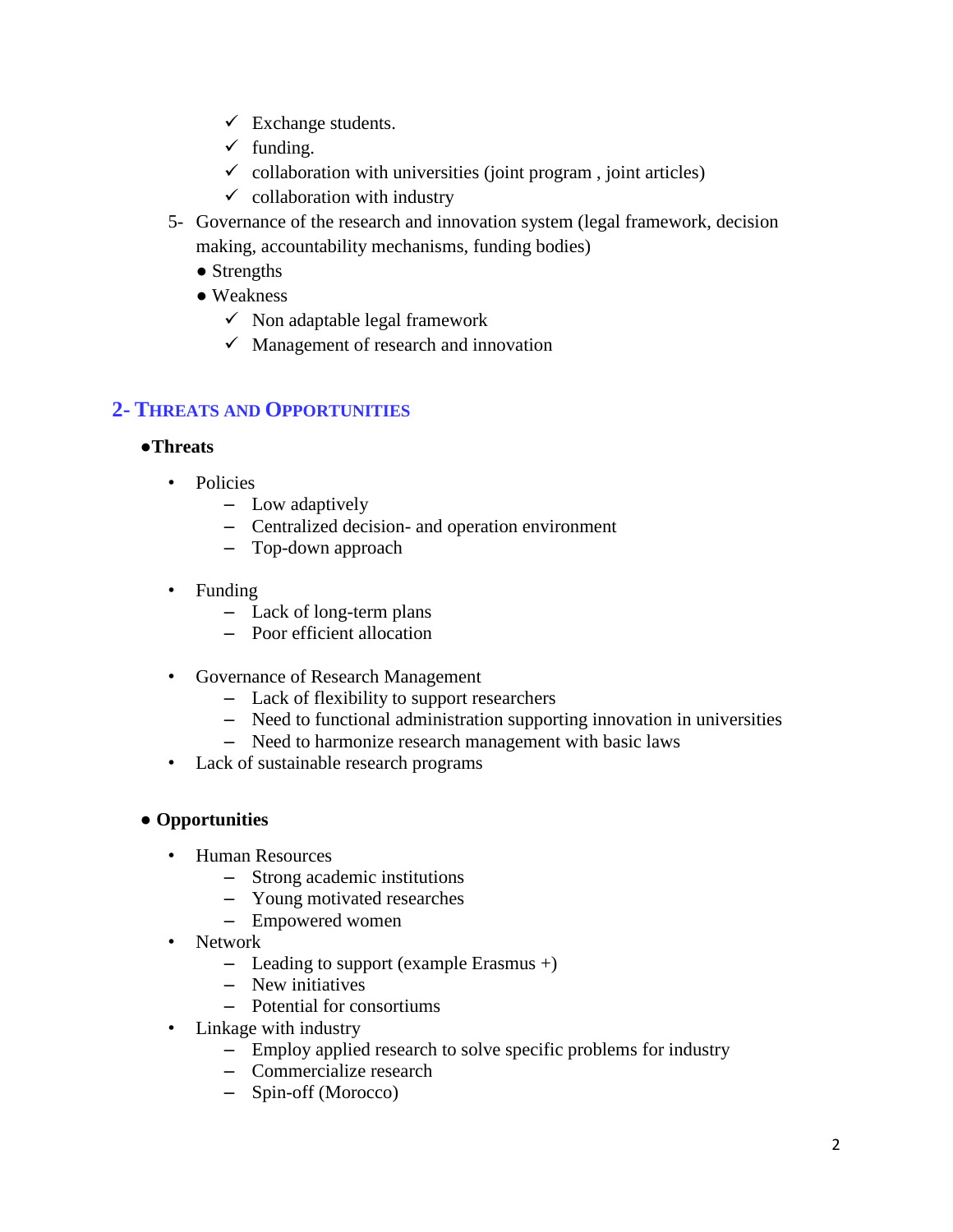## **3- CREATE PROPOSAL FOR INNOVATION AND RESEARCH MANAGEMENT MODELS**

- The top management must be involved and give support to make change and let the innovation go one.
- Research and innovation, it is important to links between industry and academic looking to funding.
- Classify the priory of scientific research Leeds to innovation.
- Thinks about process to manage research and innovation, developing implantation an office supporting of the research activity (identify the call for projects, managing the projects, mobility, write and Commercializing, developing start up spin off, intellectual properties management …etc)
- Result of research must be shared with industry to promote and support the researcher.
- **Note: The road map will comprehend a timely set of:**
	- o **Steps**
		- **Reducing number of steps**
		- **Dissemination of successful projects/ awareness-raising campaign on the importance of Research and Innovation**
		- **Final year project (thesis) for graduating students (seniors/final year students)**
		- **Linking industry and research**
		- **Supporting mechanisms (regulations) for the commercialization or marketing of research**
		- **Institutionalization of IPR and patents management**
		- **Having innovation centers that incubates students' innovative ideas with the support of faculty members and university regulations**
		- **Having regulations that protect researchers' rights with patents contracts between university and researcher**
		- **Support office for entrepreneurial activities / efforts and for research management (e.g. in administrative procedures)**
		- **Capacity building in incubation and sharing of best practices of local successful stories**
		- **Involving university top management**
		- **The universities shall define their own areas of expertise (maybe 3 or 4)**
	- o **Proceedings**
		- **Receiving feedbacks every 6 months / regularly**